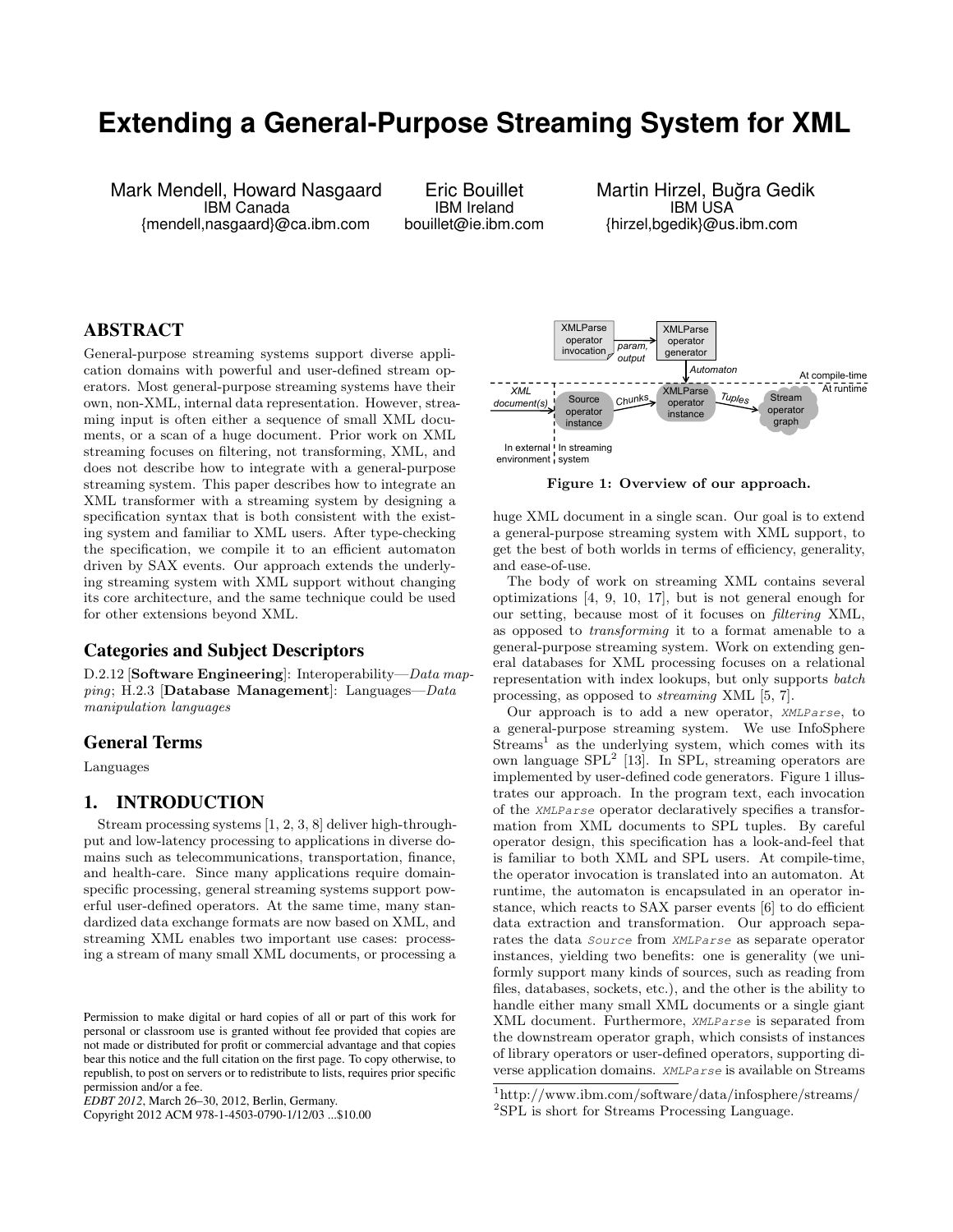Exchange, a website for sharing InfoSphere Streams code<sup>3</sup>.

We argue that the design from Figure 1 addresses our requirements. First, it is efficient, because we translate the operator invocation into an automaton at compile-time. Second, it is general, because both the source operators and the downstream operators use an industry-strength, generalpurpose streaming system. And third, it is easy to use, because we integrate existing syntax from both XML-languages and SPL to obtain a declarative specification. We increase ease-of-use further by also providing intuitive defaults for the data transformation, so that users only need to specify those parts of a transformation explicitly that differ from the common-case defaults.

This paper makes the following primary contributions:

- A declarative extension of a general-purpose streaming system for XML processing.
- An automaton-based approach for efficient transformation (not just filtering) of XML into native formats.

Our approach combines a declarative operator invocation with a user-defined code generator to obtain an efficient operator instance. The bigger picture of this work is that it can serve as a blue-print for extending streaming systems not just with XML support, but also with other additions.

## 2. BACKGROUND ON SPL

SPL [13, 14] is the programming language for the generalpurpose stream processing system InfoSphere Streams. An InfoSphere Streams application is a stream graph, consisting of operator instances (vertices) and streams (directed edges). Streams transport conceptually infinite sequences of discrete data items, which we call tuples. Each operator instance is push-driven: each time a tuple arrives on an input stream to an operator instance, it triggers a firing. When an operator fires, it consumes the triggering tuple from its input stream, executes some local code, and produces zero or more output tuples on output streams [19]. This data-flow driven model of computation makes it easy to exploit task and pipeline parallelism, and indeed, InfoSphere Streams usually runs on clusters of several commodity workstations.

| Kind   | Example type                                                | Example literal                |
|--------|-------------------------------------------------------------|--------------------------------|
| Bool   | boolean                                                     | true                           |
| Number | int32                                                       | 42                             |
| String | rstring                                                     | "answer"                       |
| Tuple  | tuple <int32 <math="">q, rstring <math>a</math>&gt;</int32> | $\{q=42, a=\{1\}$              |
| List   | $list <$ float $64$ >                                       | [1.618, 3.141]                 |
| Map    | map <rstring, int32=""></rstring,>                          | $\{\text{"phi": 2, "pi": 3}\}$ |

#### Figure 2: A few SPL types.

SPL is strongly typed and statically typed. Figure 2 lists some representative types in SPL. There are several primitive types (**boolean**, **int32**, **rstring**, etc.), as well as several composite types (**tuple**, **list**, **map**, etc.). SPL provides a literal syntax for all types, including composite types: list literals are written in  $[\,\ldots\,]$ , tuple literals are written in  $\{\ldots\}$  with field<sup>4</sup> assignments of the form  $ID = expr$ , and map literals are written in  $\{\ldots\}$  with mappings of the form

```
1 stream<rstring sym, float64 price> AvgPrice
2 = Aggregate(Quote) {
3 window Quote : sliding, count(8), partitioned;
4 param partitionBy : sym;
5 output AvgPrice : sym = Last(sym),
6 price = Average(price);
7 }
```
(a) Aggregate operator invocation (SPL).

```
8 void process(Tuple& tIn, int port) {
9 Partition p = window.getPartition(<%=getKey()%>);
10 Tuple tOld = p.pop_front();
11 <% genStateRemovalCode(tOld) %>
12 p.push back(tIn);
13 <% genStateAdditionCode(tIn) %>
14 Tuple tOut;
15 <% genOutputAssignmentCode(tOut) %>
16 submit(tOut, 0);
17 }
```
(b) Simplified Aggregate operator definition (code generator).

```
18 void process(Tuple& tIn, int port) {
19 Partition p = window.getPartition(tIn.sym);
20 Tuple tOld = p.pop_front();
21 total[tIn.sym]-=tOld.total; count[tIn.sym]--;
22 p.push_back(tIn);
23 total[tIn.sym]+=tIn.total; count[tIn.sym]++;
24 Tuple tOut;
25 tOut.sym=tIn.sym;
26 tOut.price=total[tIn.sym]/count[tIn.sym];
27 submit(tOut, 0);
28 }
```
(c) Simplified Aggregate operator instance (generated  $C++$ ).

#### Figure 3: Operator code generation.

expr: expr. The SPL type system is fully nested, meaning that composite types can contain other composite types. This paper describes how to transform data from XML to SPL types. We will use the nested composite types and literals to specify these transformations.

The central concept of SPL is the operator invocation. An operator invocation specifies topology (input and output streams) and configures an operator (by providing some or all of the **window**, **param**, **output**, and other clauses). Figure 3(a) shows an example. The topology has one output stream AvgPrice and one input stream Quote. Line 1 shows the type for tuples on the output stream; Line 3 configures the window for the input stream; Line 4 provides a parameter specifying a partitioning key; and Lines 5-6 configure output assignments for the fields of the output tuple. Note that this operator invocation is declarative: it specifies only what the operator should do, but not how it is implemented. The output assignments call the following generic operatorspecific intrinsic functions:

```
\langle \text{any} \rangle T Last(T v) //last value in window
<numeric T> T Average(T v) //average over window
```
These intrinsics are implemented by code generation.

An operator definition for SPL is a code generator, which generates different code depending on the configuration in the operator invocation. Figure 3(b) shows a simplified definition for the Aggregate operator. It consists of  $C++$  code with blanks, which are fragments of scripting code in **<%**. . .**%>** escapes. When the code generator runs, it copies C++ code unchanged, whereas for blanks, it runs the script fragments and replaces them by their output. Figure  $3(c)$  shows the

<sup>3</sup>http://www.ibm.com/developerworks/wikis/display/streams <sup>4</sup>The SPL specification refers to fields as attributes, but here we call them fields to avoid confusion with XML attributes.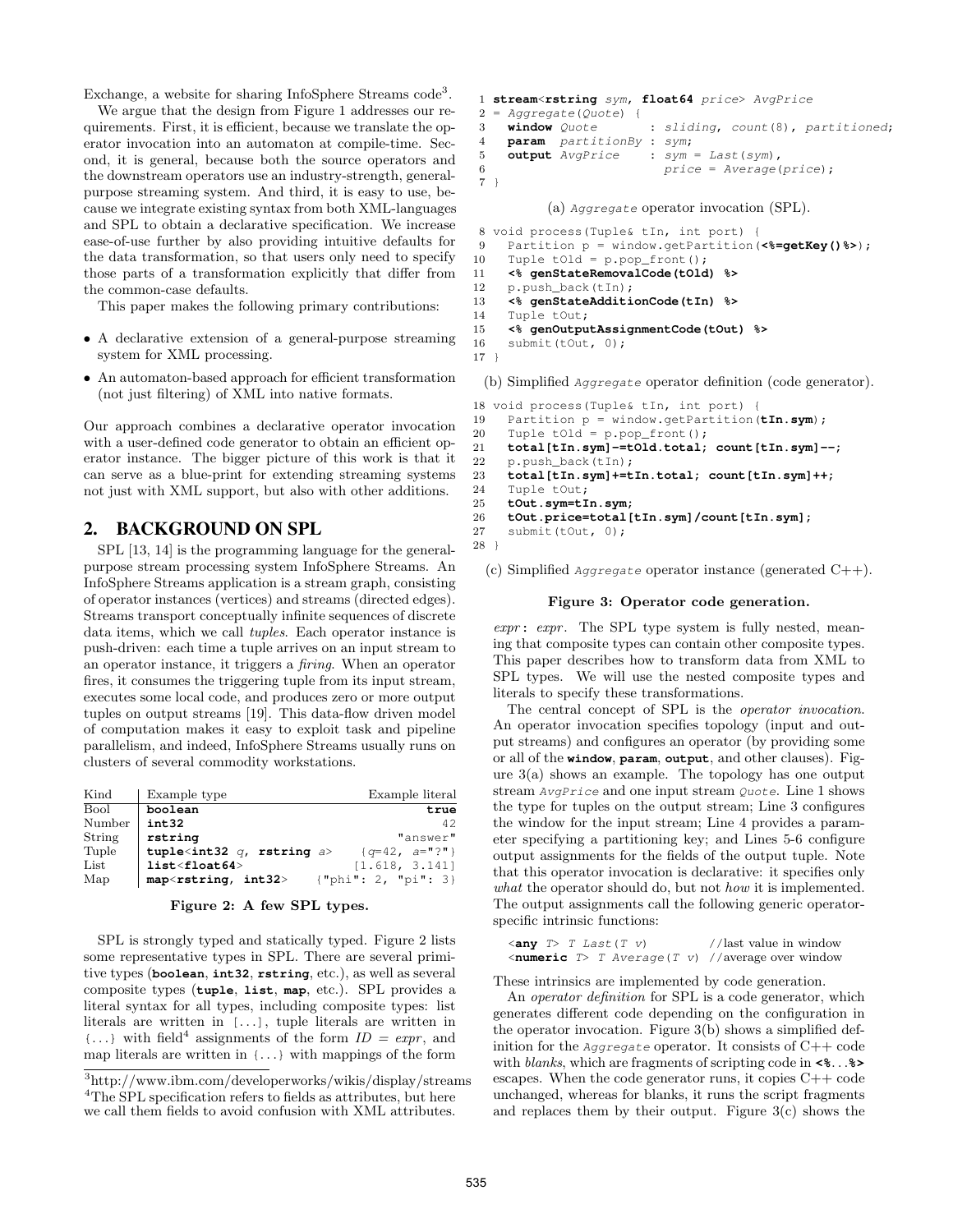```
1 stream<rstring d, list<rstring> e> T = XMLParse(X) {
2 param trigger : "/a/b";
3 output T : d = XPath("c/d/text()),
\begin{aligned} 4 \quad e &= \text{XPathList}(\text{''c/e/texte)}; \end{aligned}5 }
         (a) XMLParse operator invocation (SPL code).
6 \leq a7 <b><c><d>X</d> <e>11</e> <e>12</e></c></b>
     <b><c><d>Y</d>
9 \le /a10 \le a11 <b><c><d>Z</d> <e>31</e> </c></b>
12 \le /a>
```
(b) Sample input data (XML documents).

13 {  $d = "X", e = [' "11", "12" ]$ 14 {  $d = "Y", e = [$  ] } 15 {  $d = "Z", e = [ "31" ]$ 

(c) Sample output data (SPL tuples).

#### Figure 4: Simple operator invocation.

generated C++ code, where blanks have been filled in based on the concrete operator invocation. This example shows only a highly simplified version of the Aggregate operator in the SPL library. The full implementation generates different code for different kinds of windows, provides more operatorspecific intrinsics, etc. But the important thing is that this code generation framework is available to developers of all operators, including in the standard library, in third-party libraries, or in special-purpose applications. Invocations for all operators in SPL, including XMLParse and Aggregate, use the syntax illustrated in Figure  $3(a)$  to specify topology and configure the operator.

## 3. OPERATOR INVOCATIONS

This section describes the API of the XMLParse operator.

#### 3.1 Extracting Flat Tuples

Figure  $4(a)$  shows SPL code that invokes the *XMLParse* operator. Line 1 indicates that the input stream with the raw data is  $X$ , and the output stream  $T$  carries SPL tuples with two fields **rstring** d and **list**<**rstring**> e. Line 2 specifies the trigger parameter, which is an absolute XPath indicating that every  $/a/b$  subtree of the XML input should trigger one SPL tuple as output. This trigger means that in the example input data in Figure 4(b), Lines 7, 8, and 11 each trigger one tuple. Going back to the SPL code, Lines 3 and 4 specify how the fields  $d$  and  $e$  of the output tuples are assigned. The output assignments use operator-specific intrinsic functions with the following signatures:

```
rstring XPath(rstring subTrig)
list<rstring> XPathList(rstring subTrig)
```
The sub-triggers are relative XPaths, which use the main trigger as the context node. Function XPath() extracts a primitive item, and XPathList() extracts a list of items. Figure 4(c) shows the resulting output tuples.

We defer the description of how the XMLParse operator works internally to Section 4. For now, we focus on what interface it provides to the user. From the example, we can make several observations. First, the code does not require any extensions to SPL; it only uses language features

familiar from other SPL operators such as Aggregate. Second, the code is strongly typed and statically typed. Third, the code uses familiar syntax for XPath expressions in SPL strings. And fourth, the semantics are intuitive, with absolute paths for triggers that extract tuples, and relative paths for sub-triggers that extract fields. There are a few additional features, which we will discuss below. But first, we clarify what subset of XPath is supported.

```
mainTriqger ::= absolutePath| mainTrigger '|' mainTrigger
subTrigger :: = suffix| prefix '/' suffix
                 | subTrigger '|' subTrigger
\text{prefix} ::= . | relativePath
\text{suffix} \qquad ::= \text{`@'} \text{ID} | \text{`text()'}absolutePath ::= '/' relativePathrelativePath ::= ID | relativePath ' /' ID
```
#### Figure 5: Grammar for the supported XPath subset.

Figure 5 illustrates the syntax allowed for paths in the main trigger and its sub-triggers. Based on the expected use cases, we only support the child axis '/', since doing so simplifies the semantics exposed to the user, and also leads to a more efficient automaton after code generation. Possible future extensions could adapt prior work on XML filtering, such as filter predicates, which would further boost performance by avoiding the generation of unneeded data. A sub-trigger can extract either text or an XML attribute. The or-operator '|' separates alternative triggers. It specifies that either trigger can match, or when used with XPathList, that subtrees from both triggers contribute to the SPL list.

## 3.2 Extracting Nested Tuples

An important advanced use case of the XMLParse operator is to transform structured XML documents into nested SPL tuples. This is accomplished by overloading the operatorspecific intrinsic functions with generic binary variants:

```
<tuple T> T XPath(rstring subTrig, T spec)
<tuple T> list<T> XPathList(rstring subTrig, T spec)
```
Besides a sub-trigger, these functions use a tuple literal to specify how fields of the sub-tuple are to be extracted. Figure 6 illustrates such an example, where field  $c$  of the output tuple is itself a tuple with nested fields  $d$  and  $e$ . Lines 6-7 show how the nested fields are assigned with another relative sub-trigger. The absolute trigger is the concatenation of the main trigger with the sub-triggers, for example,  $"\ /a"$  /  $"c"$  /  $"d/text()$ ".

As mentioned before, all this is strongly typed. That may seem surprising, considering that the **output** clause holds a specification of what to extract, but the compiler checks that it conforms to the type of the actual data to be extracted. The reason why this works lies deep in SPL's type system. First, SPL supports tuple literals, and infers their type from their fields. We arrange for the tuple literal in the specification to have the same type as the output tuple. Second, SPL uses structural equivalence, meaning two tuple types are the same if they have the same fields. And third, the generic functions infer their result type from the specification in the second argument. Thanks to the strong static typing, the compiler yields informative error messages for mistakes in specifications of XML data transformation.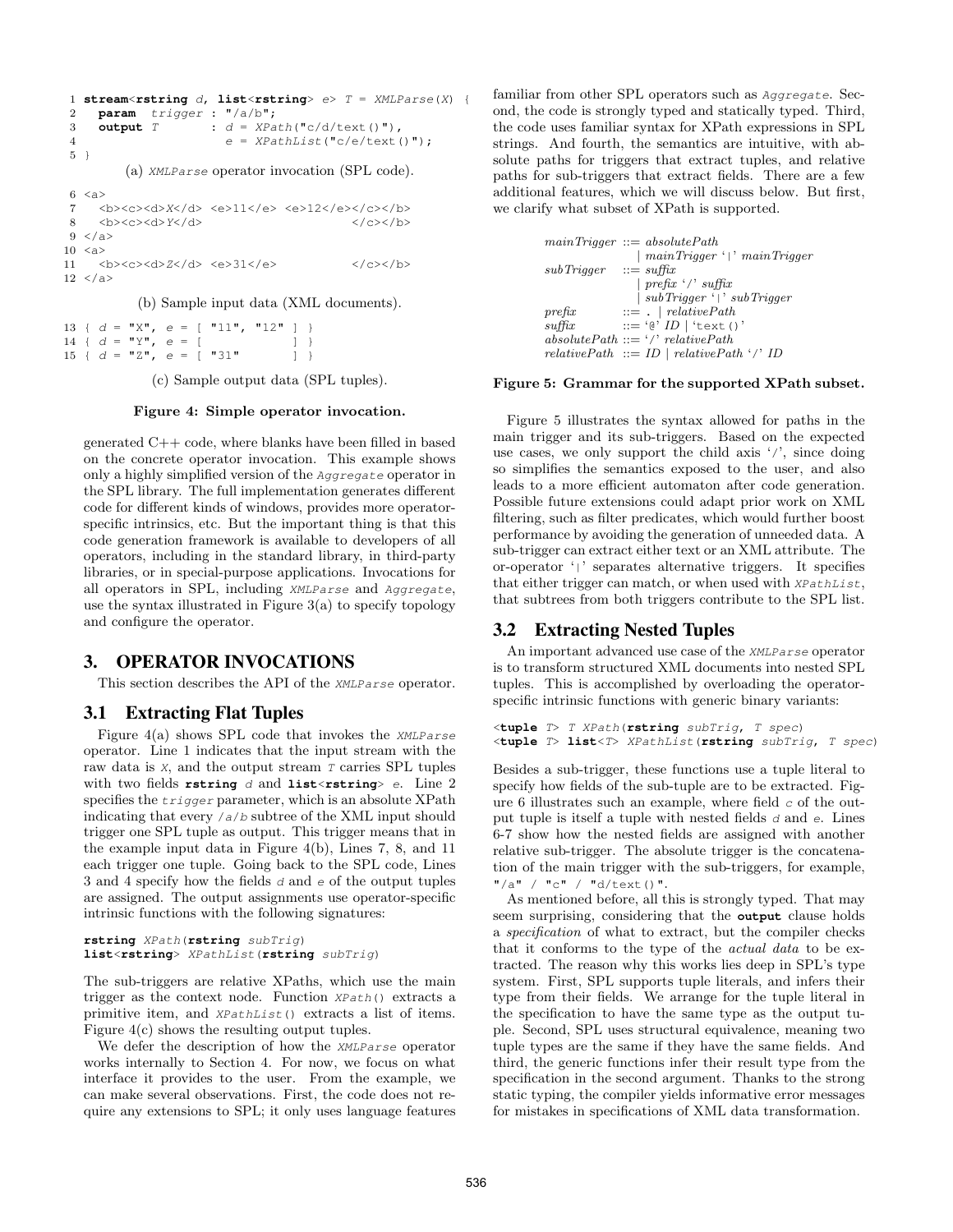```
1 stream<rstring b, tuple<int32 d, int32 e> c> T
2 = XMLParse(X) {
3 param trigger : "/a";
4 output T :
5 b = XPath("@b"),
6 c = XPath("c", \{d = (\text{int32}) XPath("d/text())",7 e = (\text{int32}) \, \text{XPath} \, (\text{"e/text"}) ;
8 }
```
(a) XMLParse operator invocation (SPL code).

9 <a b="X"><c><d>11</d> <e>12</e></c></a> 10 <a b="Y"><c><d>21</d> <e>22</e></c></a> 11 <a b="Z"><c><d>31</d> <e>32</e></c></a>

(b) Sample input data (XML documents).

12 {  $b = "X", c = { d = 11, e = 12 }$ 13 {  $b = "Y", c = { d = 21, e = 22 }$ 14 {  $b = "Z", c = { d = 31, e = 32 }$ 

(c) Sample output data (SPL tuples).

#### Figure 6: Operator invocation with nested tuples.

### 3.3 Implicit Conversions

So far, we have only seen invocations of the XMLParse operator where the user explicitly specified how to convert from XML documents to SPL tuples. But in some cases, users can keep their code more concise by doing certain conversions implicitly, as long as the compiler can infer the conversions from the shape of the output tuple. To this end, we define a default representation for an XML element:

**tuple**< **map**<**rstring**, **rstring**> \_attrs, **rstring** \_text /\*, additional fields for nested elements  $\star/$   $>$ 

The  $_{attrs}$  field represents all the XML attributes as a map from names to values, and the \_text field represents the XML element's text. Any additional SPL fields are mapped one-to-one to nested XML elements: for example, if the SPL output tuple has a field **tuple**<**rstring** \_text> d, it captures the text of a nested input XML element  $\langle d \rangle$ .

```
1 type T_a = tuple<map<rstring, rstring> _attrs,
2 rstring _text,
3 rstring d,
4 list<rstring> e>;
```
(a)  $T_a$  type definition (SPL code).

```
5 stream<T_a> T = XMLParse(X) {
6 param trigger : "/a";
7 flatten : elements;
8 }
```
(b) XMLParse operator invocation (SPL code).

```
9 \le a \le b="vb1" c="vc1">
10 va1
11 \langle d \rangle \langle v d \rangle \langle d \rangle12 <e>ve1a</e><e>ve1b</e></a>
```
(c) Sample input data (XML document).

13 {  $_{\text{a}}$   $_{\text{a}}$   $_{\text{at}}$   $_{\text{tr}}$   $_{\text{s}}$   $_{\text{m}}$   $_{\text{m}}$   $_{\text{m}}$   $_{\text{v}}$   $_{\text{m}}$   $_{\text{m}}$   $_{\text{m}}$   $_{\text{m}}$   $_{\text{m}}$   $_{\text{m}}$   $_{\text{m}}$   $_{\text{m}}$   $_{\text{m}}$   $_{\text{m}}$   $_{\text{m}}$   $_{\text{m}}$   $_{\text{m}}$   $_{\text{m}}$   $_{\text{m}}$   $\qquad$   $\qquad$   $\qquad$   $\qquad$   $\qquad$   $\qquad$   $\qquad$   $\qquad$   $\qquad$   $\qquad$   $\qquad$   $\qquad$   $\qquad$   $\qquad$   $\qquad$   $\qquad$   $\qquad$   $\qquad$   $\qquad$   $\qquad$   $\qquad$   $\qquad$   $\qquad$   $\qquad$   $\qquad$   $\qquad$   $\qquad$   $\qquad$   $\qquad$   $\qquad$   $\qquad$   $\qquad$   $\qquad$   $\qquad$   $\qquad$   $\qquad$   $\$  $\bar{d} = \text{''vd1''},$  $e = [\text{ "vela", "velb" } ]$ 

(d) Sample output data (SPL tuple).

Figure 7: Operator invocation with inferred output.

Figure 7 illustrates the default conversion scheme in action. The main point to note here is that the type definition in Figure 7(a) contains all the necessary information so that the operator invocation in Figure 7(b) does not need any explicit output assignments. The code generator simply infers implicit output assignments. In general, the user can also mix and match explicit and implicit specifications: any missing explicit specification gets automatically filled in by an implicit specification, assuming the output tuple type has the matching fields. Either way, the specification is declarative, uses familiar XPath syntax, and supports static typing.

## 4. DATA TRANSFORMATION AUTOMATON

This section describes the code generated for transforming XML documents to SPL tuples. The input to the XMLParse code-generator is an operator invocation, which declaratively specifies the data transformation. The output of the codegenerator is an operator instance, which implements an automaton. Whenever the SPL compiler encounters an operator invocation, it runs the code generator corresponding to that operator. At launch time, InfoSphere Streams deploys the generated operator instances on a cluster of commodity workstations.

A SAX (Simple API for XML) parser transforms an XML document into a sequence of event handler calls [6]. There are three kinds of events:

- $\langle x \rangle$ : A *start-tag* event has a payload with the element name x and the XML attributes, if any. The corresponding event handler in XMLParse updates the state, initializes data, and records attributes if needed.
- text(): A *character-data* event has a payload with characters. The corresponding XMLParse event handler records the text if needed.
- $\langle x \rangle$ : An *end-tag* event has a payload with the element name x. The corresponding event handler in XMLParse updates the state, and either assigns or submits buffered data, depending on whether the event corresponds to a main-trigger or a sub-trigger.



Figure 8: Automaton for invocation from Figure 4.

Figure 8 shows an automaton generated for an XMLParse operator invocation. Ovals are states, labeled with an absolute XPath for the subtree they correspond to. Edges are state transitions, labeled with a *quard* and an optional *ac*tion. The guard is a SAX event; for example, guard  $\langle \rangle$ checks whether the event is an end tag for element b. The action is a piece of code; for example, action  $\{submit(t)\}$ submits tuple  $t$ . Because Figure 4 Line 2 specifies the main trigger as "/a/b", Figure 8 submits a tuple when it is in state  $/a/b$  and sees closing tag  $\langle/b \rangle$ . Because Figure 4 Line 3 assigns  $d = XPath("c/d/text())$ , Figure 8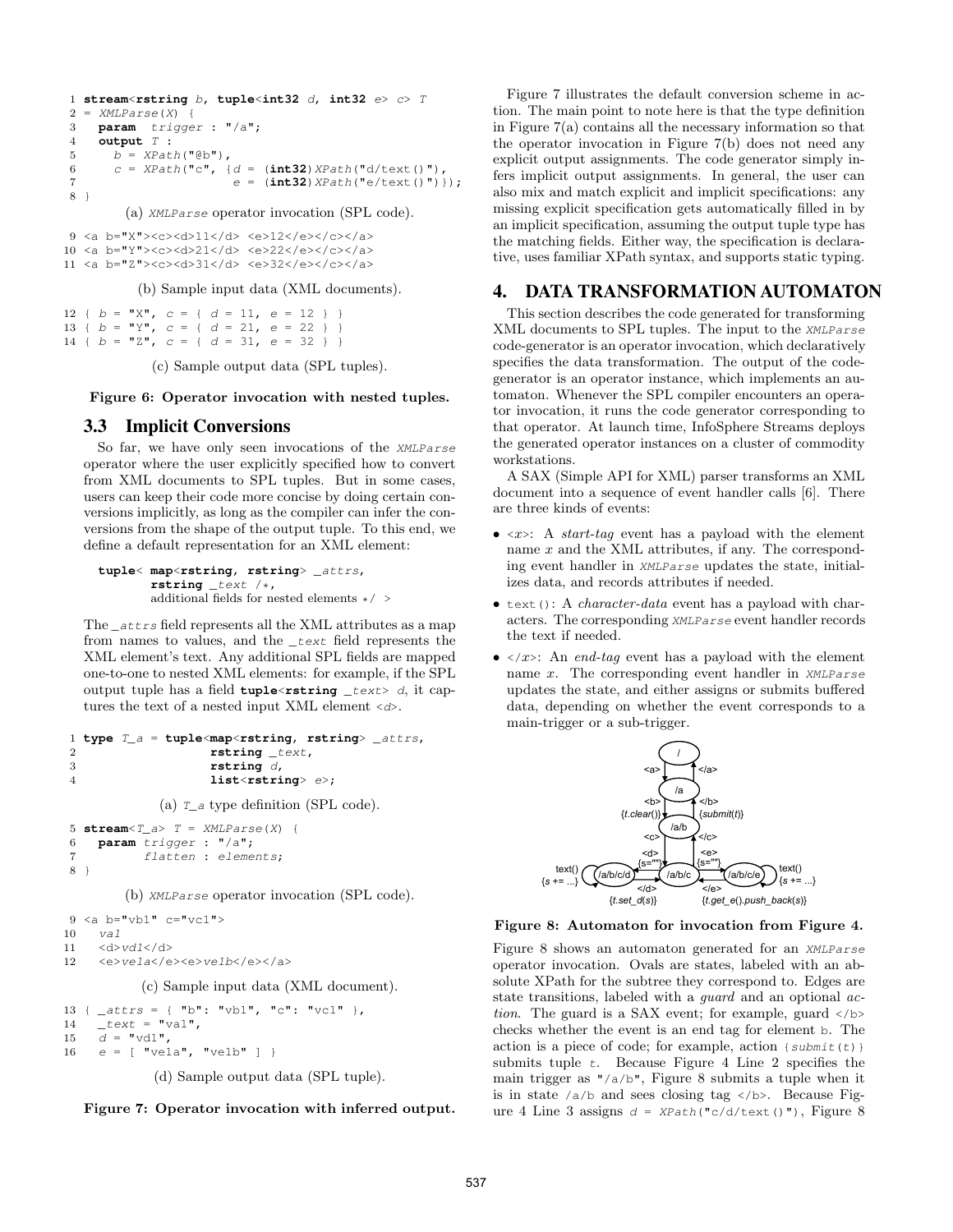records the text in state  $/a/b/c/d$ , and stores it in field  $t$ .d at closing tag  $\langle \rangle$  d>. And because Figure 4 Line 4 assigns  $e = \text{XPathList}(\text{``c/e/text)}$ ), Figure 8 records the text in state  $/a/b/c/e$ , and appends it to field  $t.e$  at  $\langle e \rangle$ .



Figure 9: State for skipping unmatched subtree.

The automaton in Figure 8 is simplified: it only shows states and transitions that are relevant for the data transformation, and omits states and transitions that "skip" unmatched XML subtrees. Figure 9 shows such an omitted state  $\frac{a}{b}/\sqrt{x}$ . The transition to this state is guarded by unmatched tags, implemented by an **else** clause in the generated code. The state uses an integer depth, which it increments on start-tags and decrements on end-tags. The transition back from the skip-state to the main automaton is guarded by  $\langle \rangle \times \rangle$  for any closing tag and depth==1 to check that the unmatched subtree is finished.

In general, whereas the main portion of a XMLParse automaton is a DFA (deterministic finite automaton), the portion for skipping unmatched subtrees is not strictly speaking a DFA (because it uses counting and predicates on guards), but still deterministic (because guards are unique and complete). Furthermore, while our automata bear some resemblance to prior work on XML filtering [4, 10, 17], our automata go beyond filtering and also do transformation.

So far, we have seen an example of the generated code, but we have not yet seen the code-generator algorithm. It performs the following steps:

- Make implicit conversions explicit. This step implements the policies from Section 3.3 that infer how to transform XML entities to SPL fields when the user has omitted an explicit specification.
- Separate alternative triggers. This step implements oroperators '|' by expanding them out to all combinations.
- Make sub-triggers absolute. As mentioned in Sections 3.1 and 3.2, a sub-trigger is a relative XPath, whose context node comes from the main trigger or an enclosing subtrigger. This step concatenates these paths as appropriate to make them all absolute.
- Combine all triggers to a single automaton. This step loops over all trigger paths, and has an inner loop over the levels in each path. At each level, it either reuses an existing automaton state and transition guard or adds new ones if they do not yet exist, and then adds actions.
- Add skipping states and transitions for unmatched subtrees, as illustrated in Figure 9.
- Generate code for the event handlers. This step fills in the three handlers for  $\langle x \rangle$ , text(), and  $\langle x \rangle$  SAX events. The generated code for tag-handlers consists of an outer **switch** statement with one case for each state, and an inner **if** statement with one else-if clause for each guard. The clauses contain the code for state transitions, data recording, and tuple submission.

Figure 10 shows another example of a generated automaton. This automaton transforms nested tuples, not just flat tuples. It corresponds to the operator invocation in Figure 6,



Figure 10: Automaton for invocation from Figure 6.

which has multiple levels of nested sub-triggers. The actions buffer the main tuple in  $t_{-}a$ , and the nested tuple in  $t_{-}c$ . The transition from state  $/a/c$  at guard  $c/c$  simply stores  $t_c$  in field  $t_a$ .c. Besides nested tuples, this automaton also illustrates XML attributes. The transition from state / at guard <a> checks whether the opening tag contains attribute  $\mathcal{Q}_b$ , and if yes, stores it in a field  $t_a$ .b.

This section described how to generate efficient automata for XMLParse invocations. The XMLParse operator is an important extension for our operator library, but it relies only on APIs that are available to all operator developers. It thus demonstrates the versatility of our general-purpose streaming language SPL and its compiler.

## 5. RESULTS

We evaluate the use cases of (1) continuous processing of many small documents and (2) single-scan processing of one huge document. The case of many small documents is represented by SIRI (Service Interface for Real-Time Information<sup>5</sup>), a protocol for sending public transport vehicle GPS positions and arrival times for passenger information display. We have built a SIRI-based application for the city of Dublin, which has been running non-stop in production for several months. Here, we just measure the performance of the ingest through XMLParse. The case of a huge document is represented by XMark [18]. The XMark document describes auctions with people, items, bids, etc. We pick three representative XMark queries that perform no joins and are thus a good fit for streaming. The original intent of XMark is evaluation of mass-storage systems, which typically separate loading from processing; on the other hand, we focus on transformation, hence our measurements include load time.



Figure 11: Throughput relative to baseline.

Figure 11 shows the performance of the automaton (the result of code generation in XMLParse), compared to the performance of a baseline that uses XPath function calls. For the baseline, we preprocessed the input, so each line contains a document for exactly one main trigger. At runtime,

<sup>5</sup>http://www.kizoom.com/standards/siri/